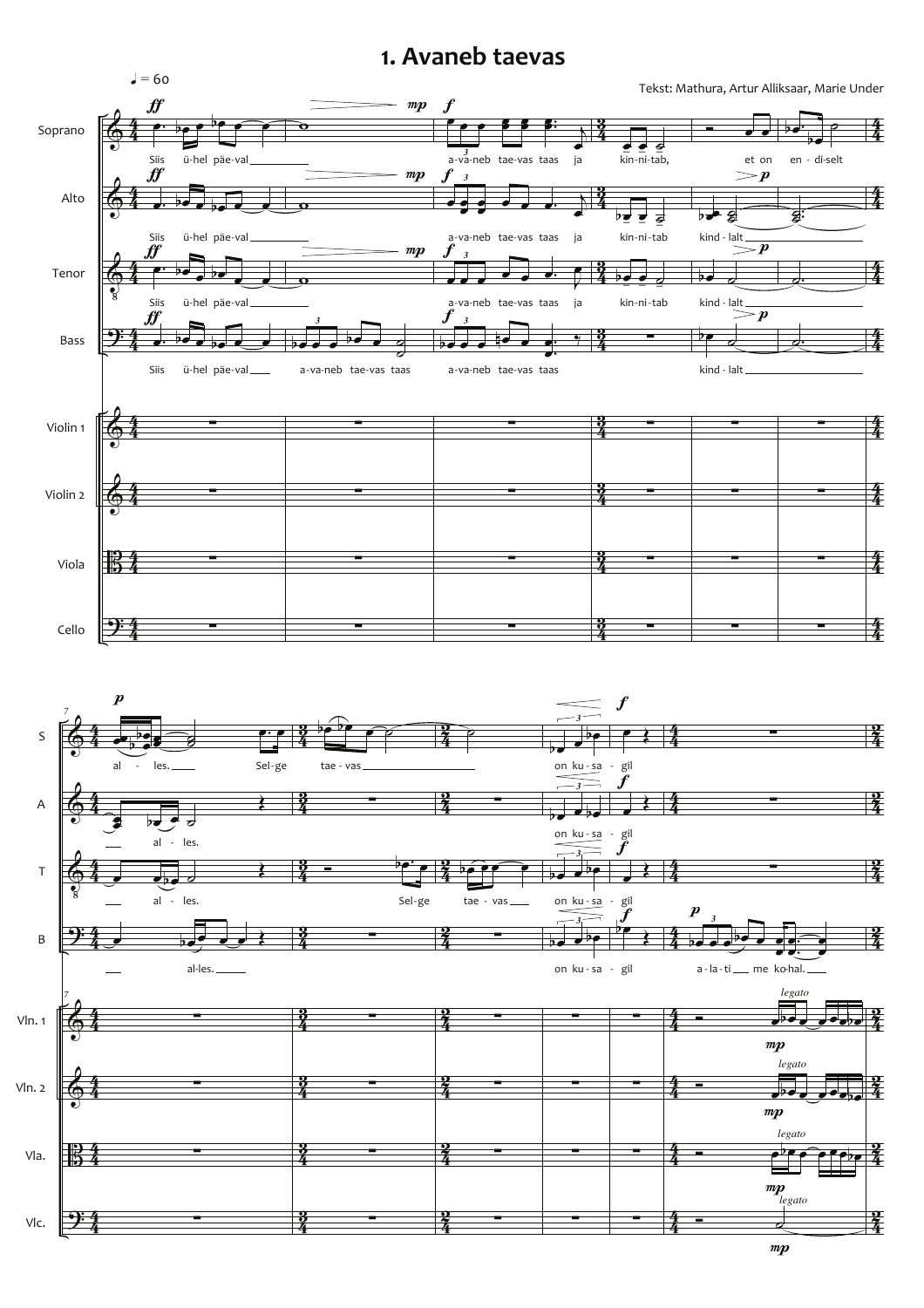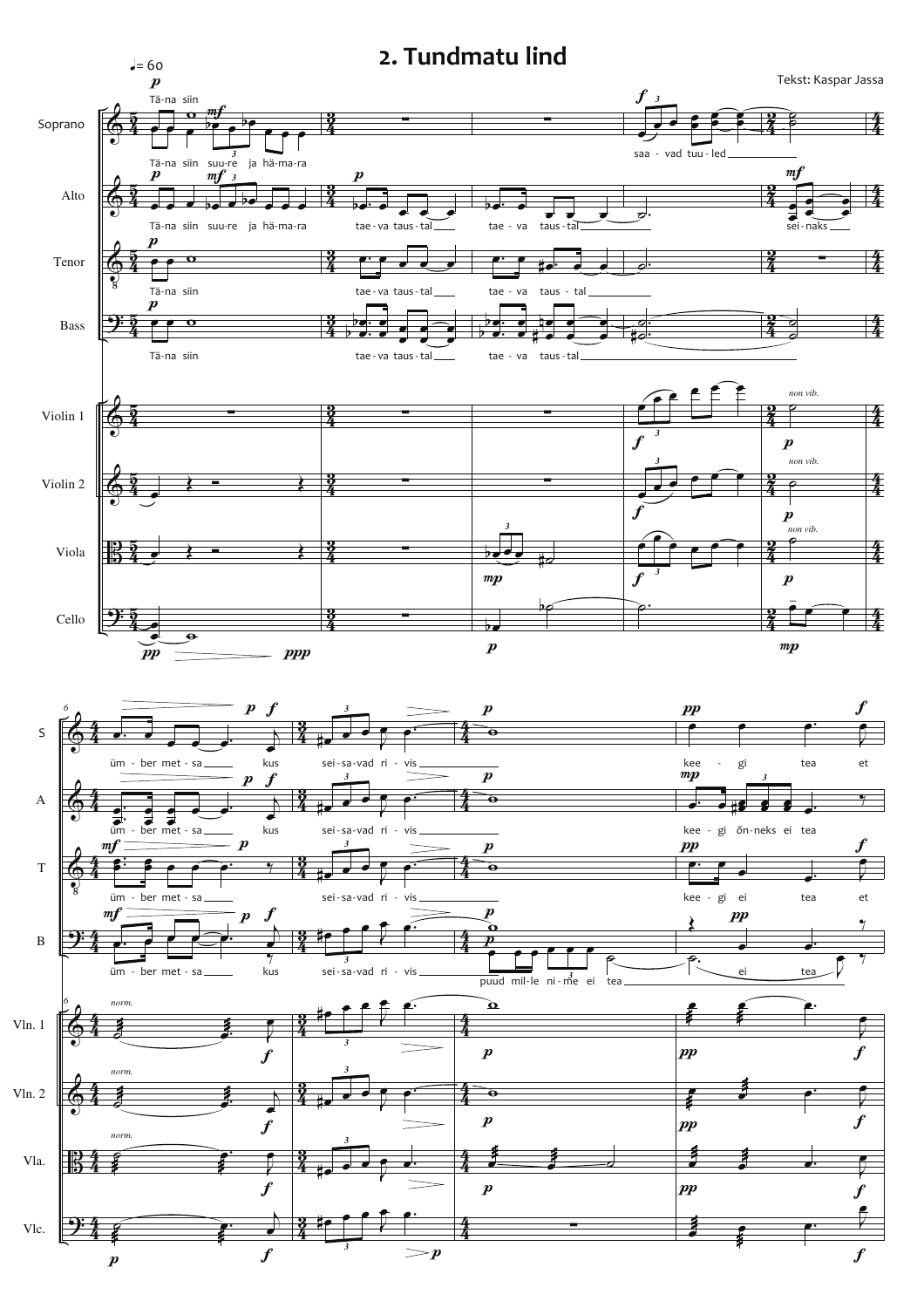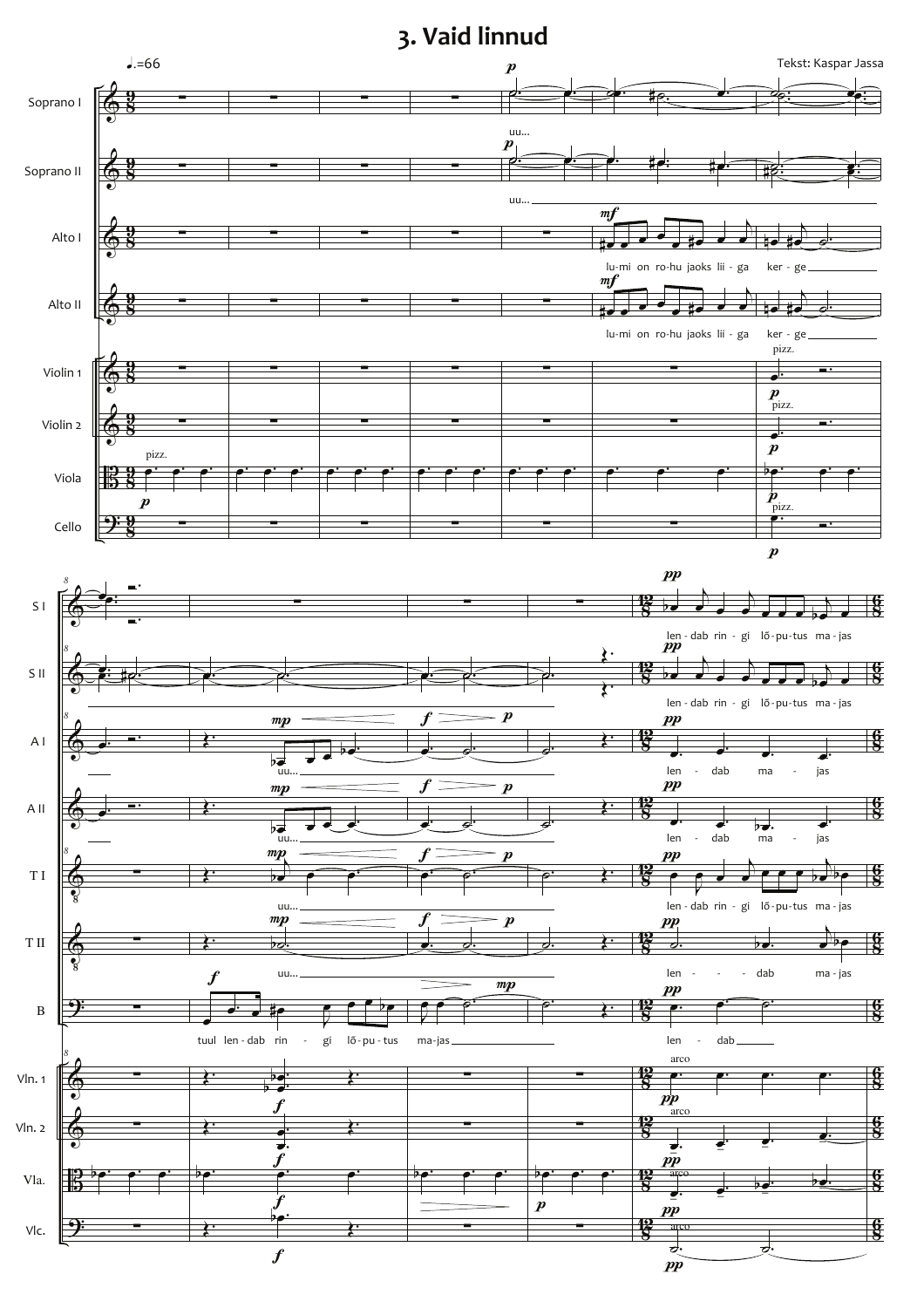## 4. Luba, ma lendan

Tekst: Artur Alliksaar



 $play$   $near$   $the$   $f{\rm in}$   $gerboard$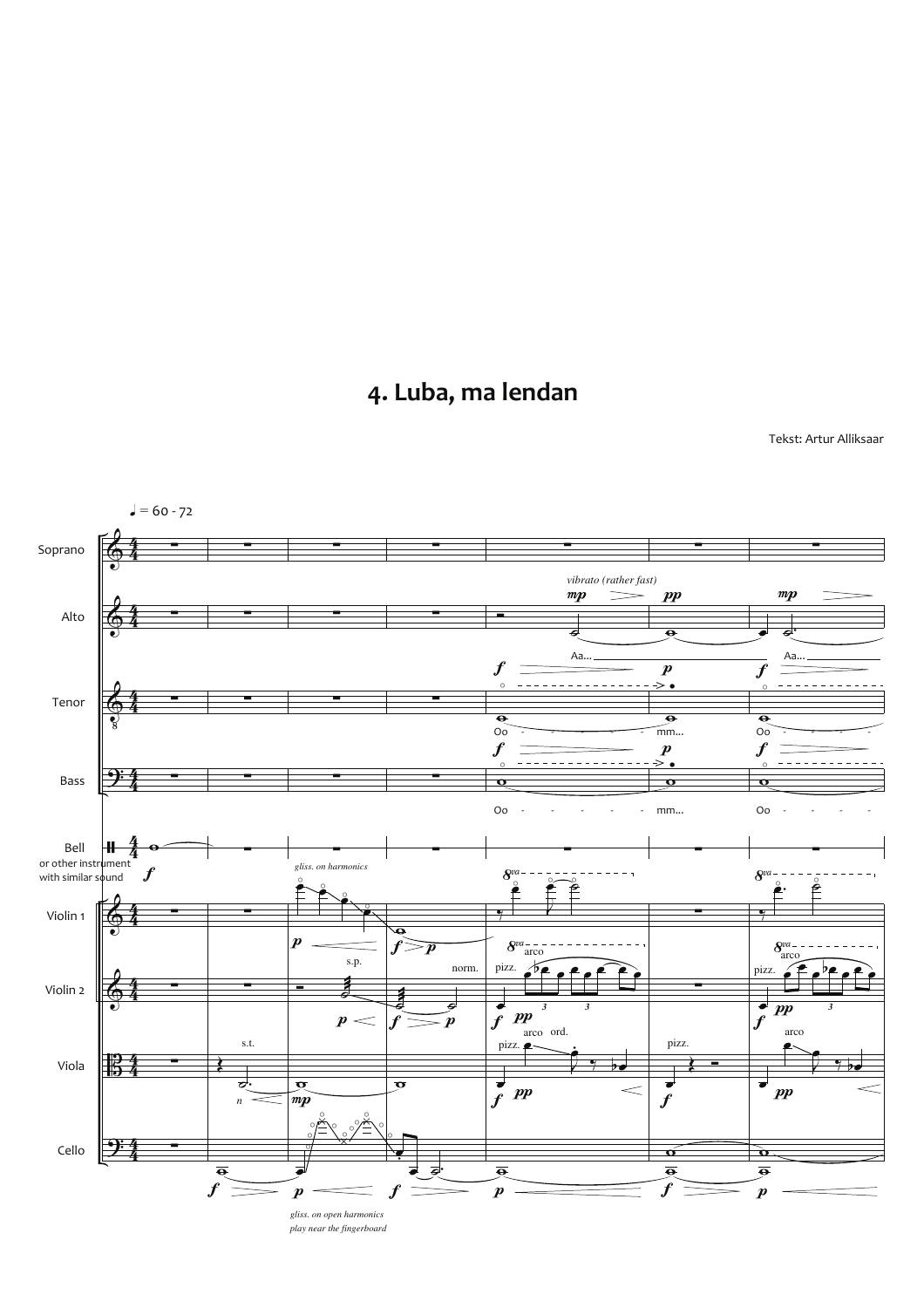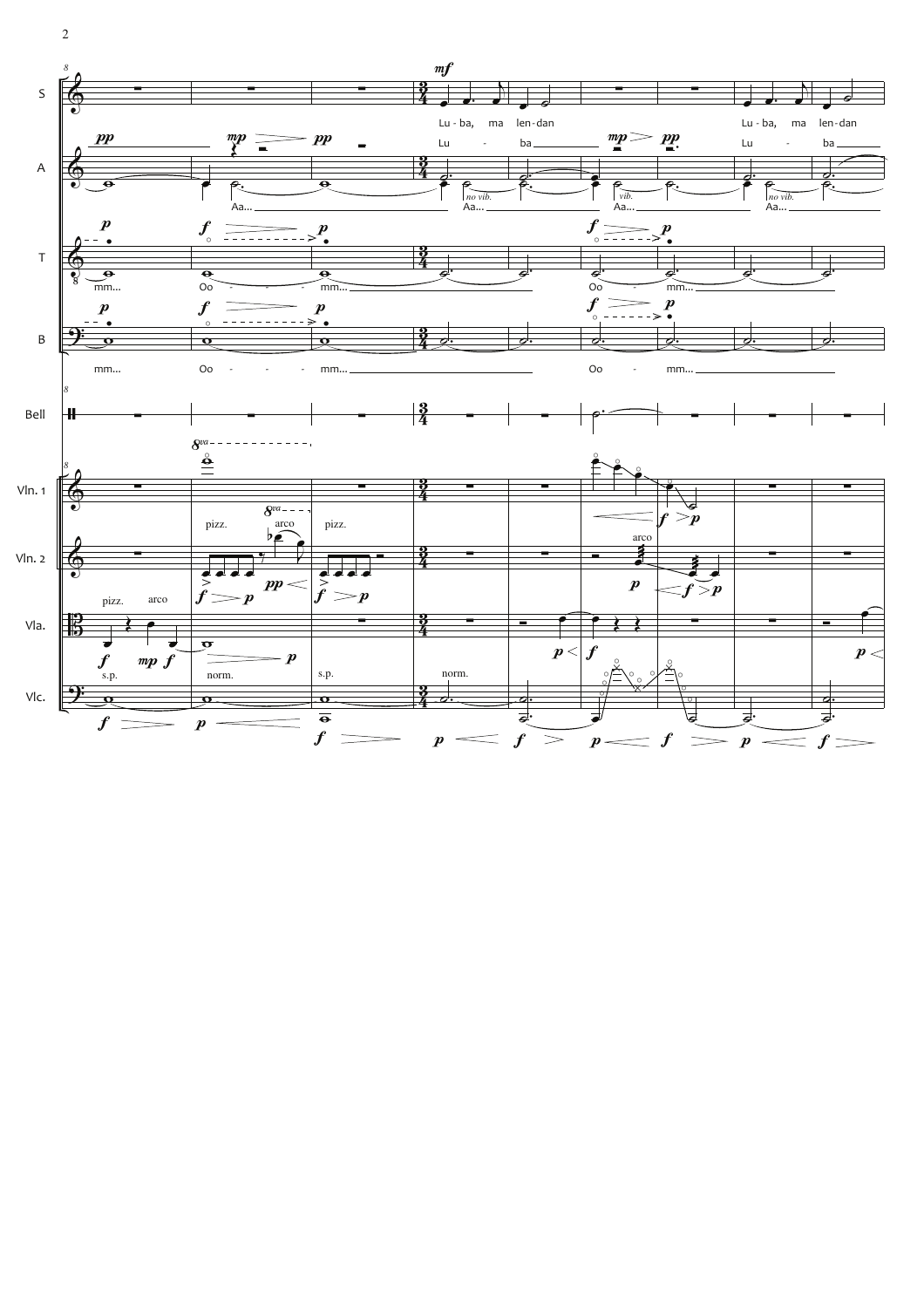5. Edasi!

Tekst: Marie Under

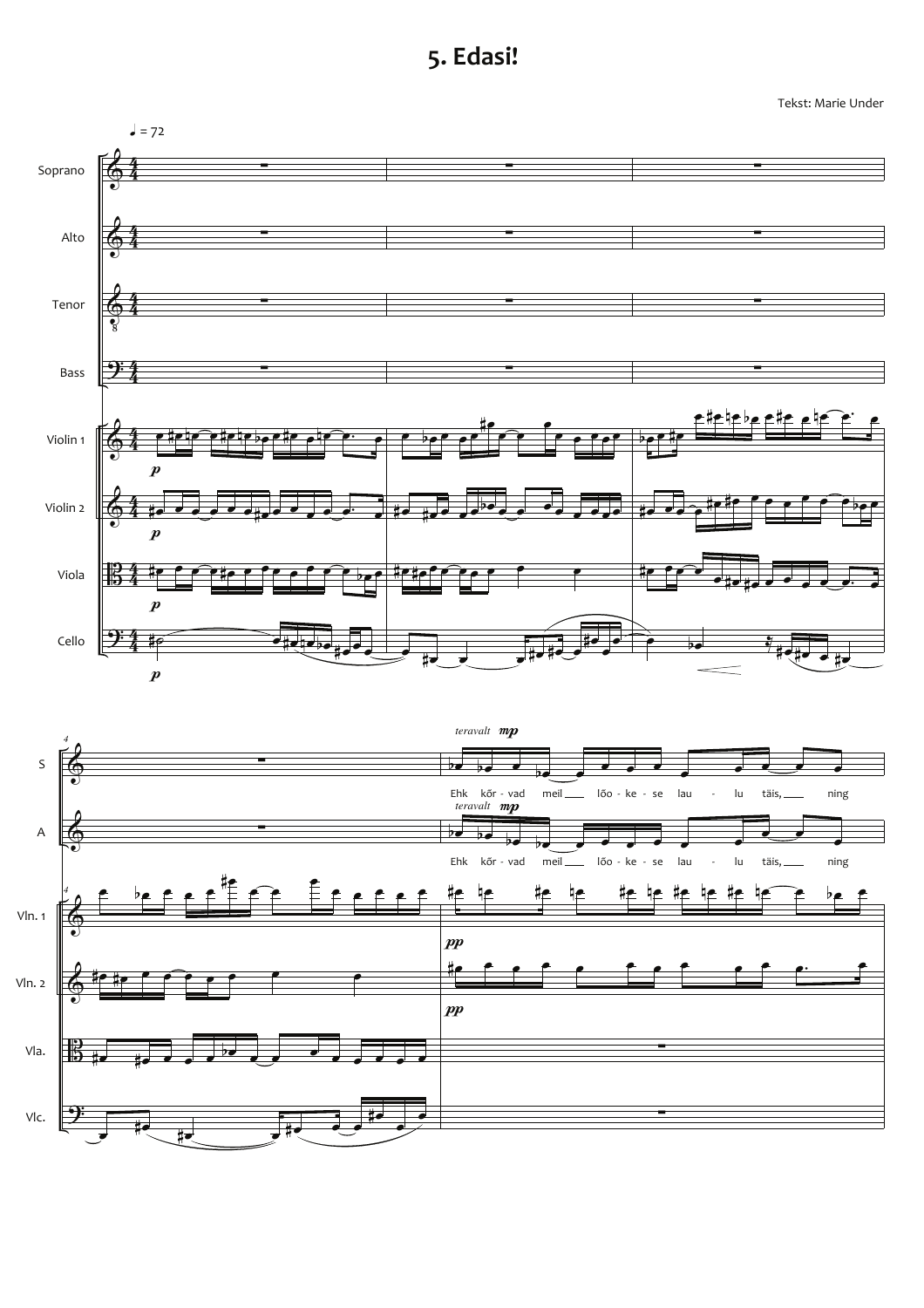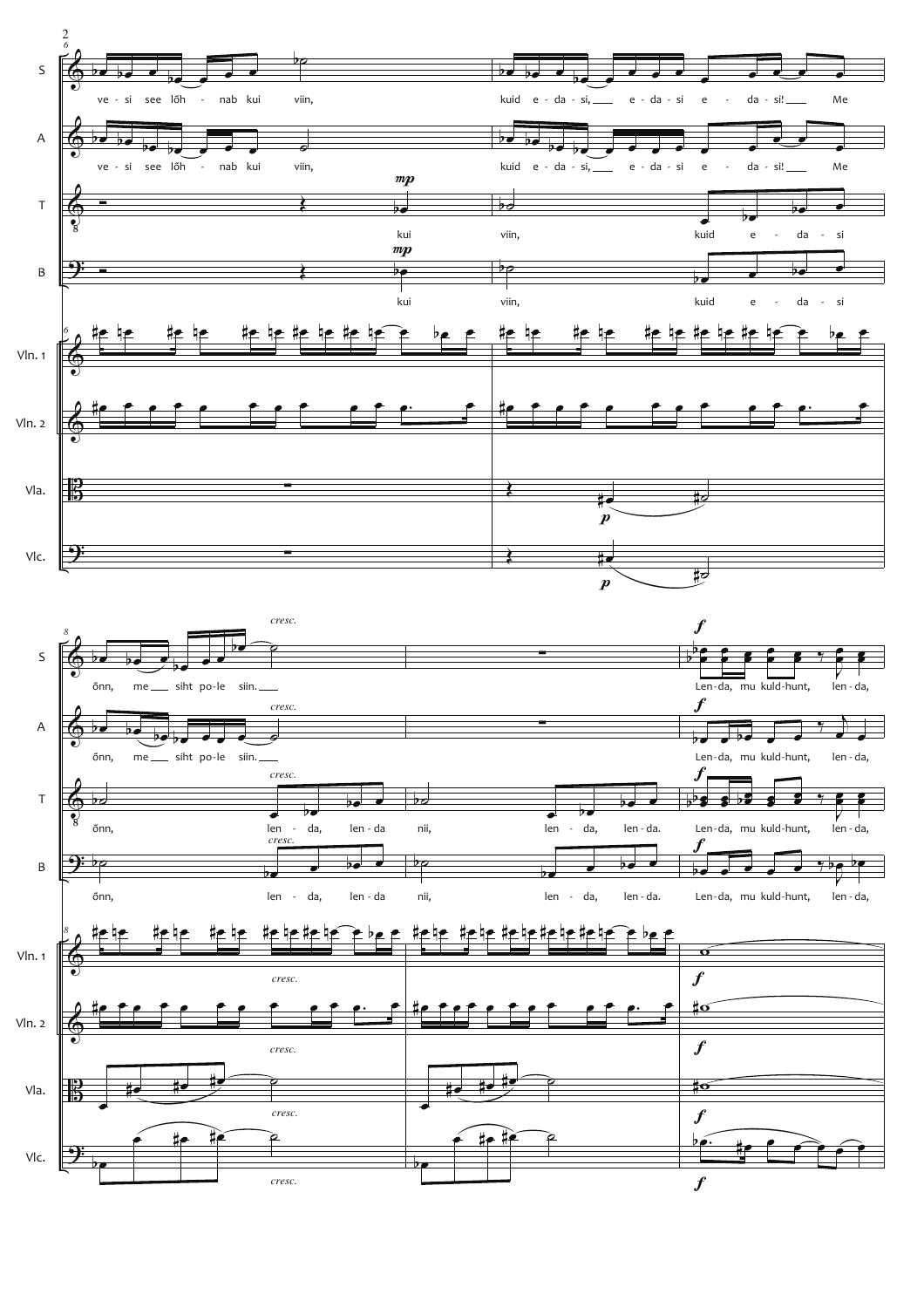## 6. Valguse kiirg